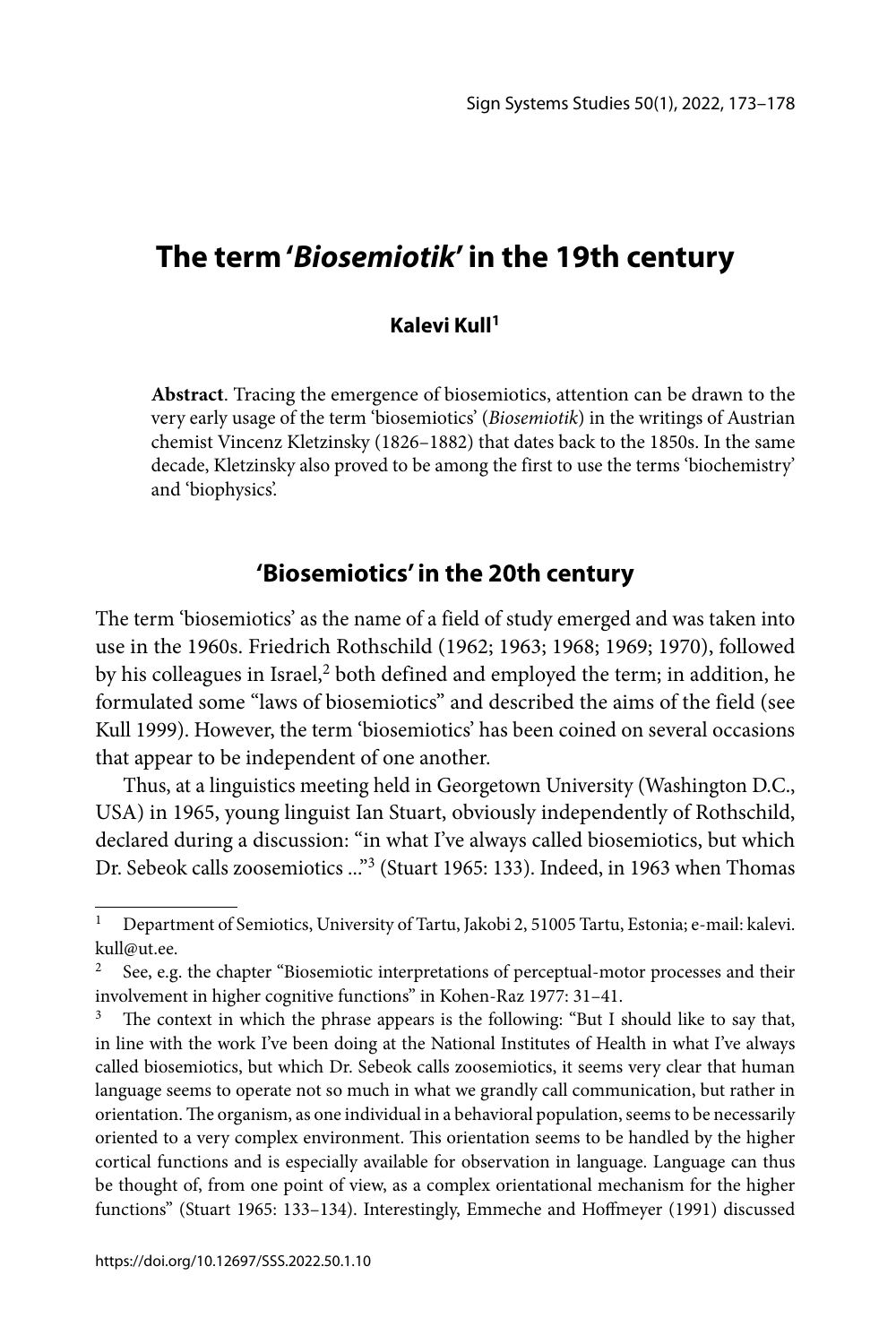Sebeok introduced the term 'zoosemiotics' (Sebeok 1963), he did not speak about 'biosemiotics' yet and would not be using the term for several years to come.<sup>4</sup>

A more widespread use of 'biosemiotics' could be observed in the 1970s when Yuri Stepanov included a chapter titled "Biosemiotics" in his Russian-language book on semiotics (Stepanov 1971), and we used the term at the conference "Biology and Linguistics" in Tartu in 1978. When, in our first meeting with Sebeok that happened in 1992, I asked him about the origin of the term 'biosemiotics', he pointed to Stepanov's 1971 book as the earliest printed source in which this word is mentioned. Later I asked about this from Stepanov, who wrote to me in a letter from February 2010: "As for the term biosemiotics, I did not hear it from anyone in 1971, but, more importantly, a small circle of like-minded people already used it in our oral discussions of new books and articles during meetings. The most active biologist in this regard was Thomas Sebeok, who has visited me in Moscow with his wife $.5$ 

In the 1960s, the word 'biosemiotics' undoubtedly had been used but very rarely, yet, remarkably, the 1960s were not the decade of the first emergence of this term. The word '*Biosemiotik*' had already been in use in the German language at least as early as in the 1850s.

## **The 19th century and 'semiotics' as a term**

The term '*Semiotik*' had been in common use in German-language medical literature in the late 18th and the 19th centuries,<sup>6</sup> denoting the branch of medicine that dealt with pathological signs. In that period, at several European universities (including the University of Tartu, known at the time as *Kaiserliche Universität zu Dorpat*) courses on semiotics were read to medical students, and textbooks of the subject published, for example Christian Gruner's *Physiologische und Pathologische Zeichenlehre* (Gruner 1801) and Kurt Sprengel's *Handbuch der Semiotik* (Sprengel

some of Stuart's later work – Stuart 1985a and 1985b (in which he did not use the term) – in one of their first articles on biosemiotics, which indicates that this was more than just a word.

<sup>4</sup> Sebeok started to use the term 'biosemiotics' in the 1970s, in print at least since Sebeok 1976: 1439.

<sup>5</sup>*"Что касается термина биосемиотика, то в 1971 году я ни от кого его не слышал, но, что гораздо важнее, небольшой кружок единомышленников уже его использовал в своих устных обсуждениях новых книг и статей во время встреч. Самым деятельным биологом в этой связи был Томас Себеок, который с супругой был у меня в гостях в Москве."* (my translation from Russian, K. K.)

<sup>6</sup> See reviews by Eich (1986) and Eckart (1998).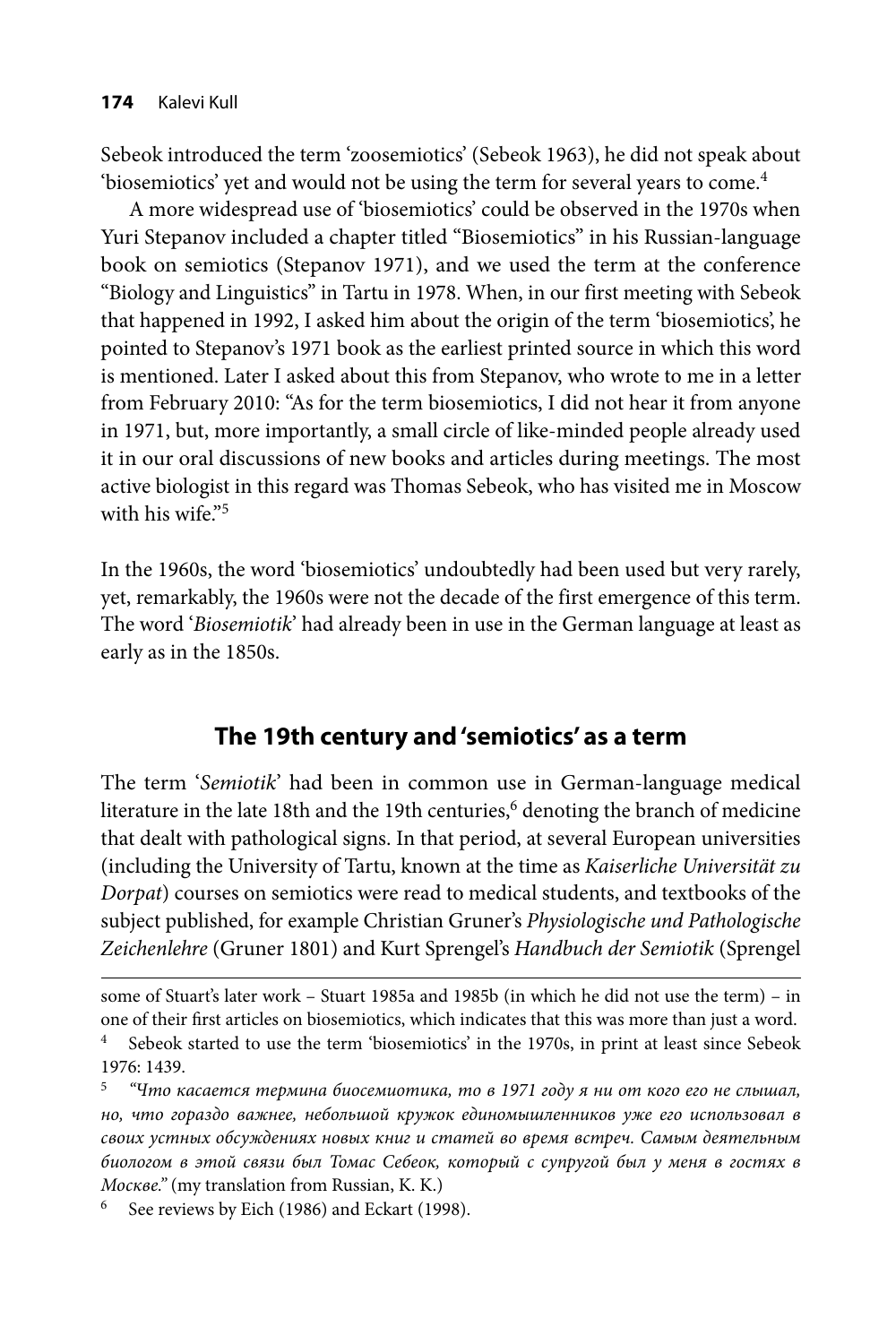1801; 1815). Medical semiotics was also known in French universities (e.g. Landré-Beauvais 1818; Bouchut 1883). This followed a long tradition of medical semiotic thought that had been developed throughout the medieval period, and would to some extent include studies of animals and medicinal plants (see Broek 1985). The term '*sémiologie*' was evidently known also to Ferdinand de Saussure already from medical semiotics.

While mainly known in the medical context, 'semiotics' was also used in a broader meaning, particularly closer to the end of the 19th century. For instance, in his review of sciences chemist George Field described semiotics and arbitrariness of signs under philology (Field 1839: 83–97, Ch. "Semiotics").

### **Vincenz Kletzinsky**

In contrast to '*Semiotik*', the term '*Biosemiotik*' was not in use in 19th-century medical semiotics – with the exception of some very rare cases. In particular, it appears in some writings by the Austrian biochemist Vincenz Kletzinsky.

Vincenz Kletzinsky was born in 1826 in the family of a physician in Gutenbrunn, Austria. He graduated from *Gymnasium* in Vienna and thereafter studied medicine, working as an assistant in the laboratory of pathological chemistry in Vienna University and focusing on pathochemical diagnostics. In 1855 he became a professor of chemistry in a newly opened high school (*Wiedner Communal-Oberreal und Gewerbeschule*) in Vienna, where he worked until the end of his life in 1882. He was a popular writer and author of books on chemical and medical topics. He attached much importance to popularizing scientific knowledge, and his public lectures attracted many listeners. He followed the latest achievements in chemistry and was the first to inform the Viennese public about them (Haswell 1882).

Kletzinsky used the word '*Biosemiotik*' in a couple of texts: in an article from the year 1855 (Kletzinsky 1855: 573) and in his textbook of biochemistry (Kletzinsky 1858). In these sources, Kletzinsky speaks about 'biosemiotics of manganese' ("*Biosemiotik des Mangans*" – Kletzinsky 1855: 573; 1858: 51), 'biosemiotics of gases SH and PH3' ("*Vorkommen und Biosemiotik dieses Gases (SH)*", "*Biosemiotik von PH3*" – Kletzinsky 1858: 39, 45), 'biosemiotics of table salt'7 (Kletzinsky 1858: 67).

<sup>7 &</sup>quot;*Das Kochsalz und Digestivsalz haben eine in Bezug auf ihre Basen abweichende Biosemiotik, deren Unterscheidungsmoment für sämmtliche Alkalisalze gleich hier ein für allemale besprochen werden soll*" (Kletzinsky 1858: 66–67).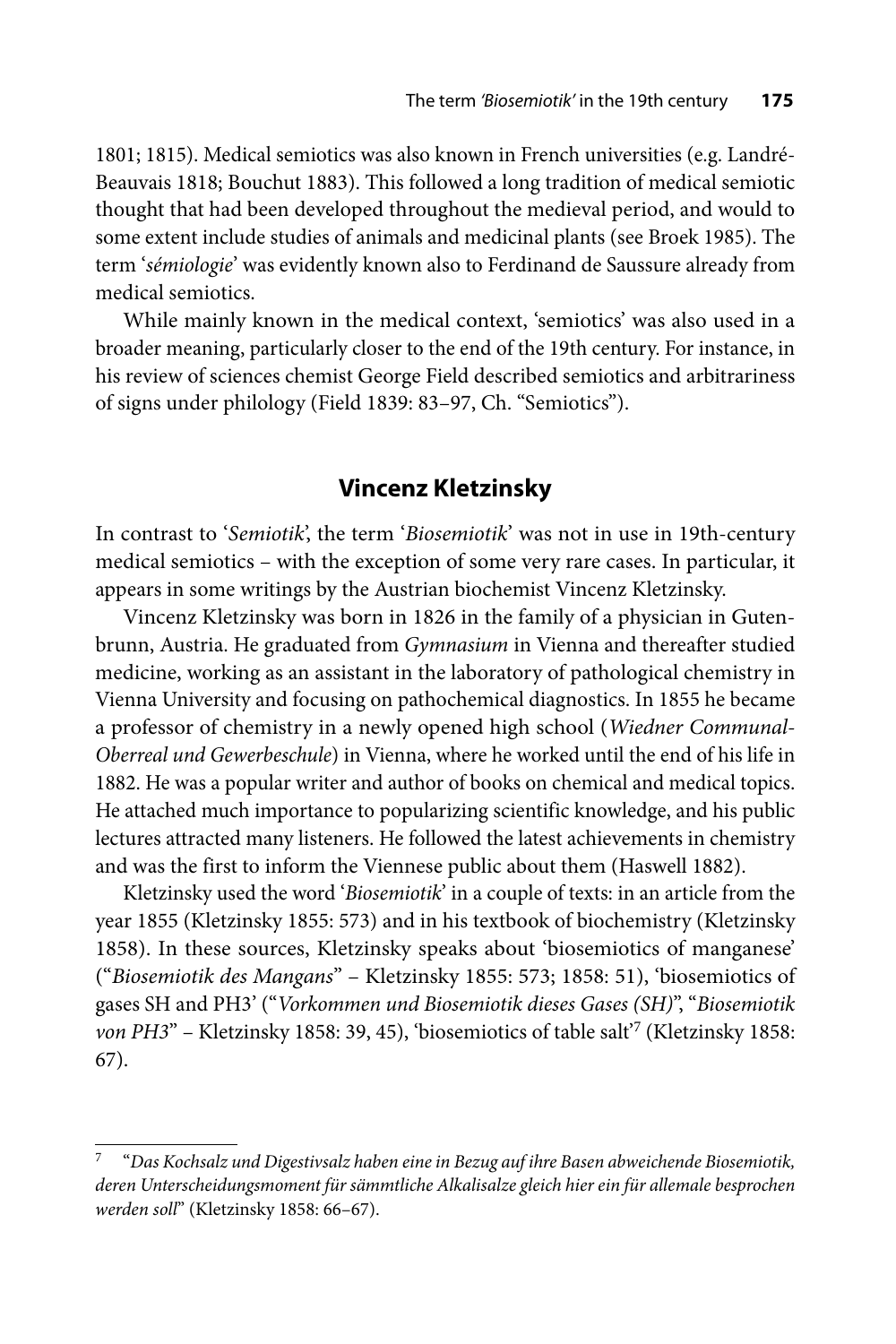By the biosemiotics of a chemical substance, Kletzinsky means relatedness of these compounds to pathological conditions in organisms – their role as signs of pathologies. He could have been writing about the *semiotics* of certain substances (as it was common at the time, see also Kletzinsky 1852), but he seems to use the term '*biosemiotics*' when considering also animal and plant life: an expression such as 'biosemiotics of a particular substance' referred to the (mainly pathological) significance of that substance in animal or plant life. It is not clear how widespread the usage of the word '*Biosemiotik*' was in the 19th century, but currently it seems that Kletzinsky's writings seem to be exceptional in this regard.

Kletzinsky was among the very first to use the term 'biochemistry' (*Biochemie*) which became the title of his textbook (Kletzinsky 1858).<sup>8</sup> At the time, a more common name for the subject dealing with chemistry of organisms was 'physiological chemistry', which was replaced by 'biochemistry' only around the turn of the 19th and the 20th centuries. Kletzinsky was also one of the earliest writers to use term 'biophysics'. According to Kletzinsky, biology should consist of three main branches – biochemistry, biophysics, and biomorphology (Kletzinsky 1858: 1). The pattern of adding 'bio-' to the disciplines of chemistry, physics, and morphology matched his move of adding 'bio-' to semiotics.

It is interesting that most reviews on the history of biochemistry and biophysics provide much later dates for the first usage of the names of these fields, and the histories of biosemiotics have been doing the same until this current finding. The history of semiotics (as well as biosemiotics) of the 19th century would deserve a more detailed review, particularly as regards the aspect of how medical semiotics influenced the growth of general semiotics.

Scientific priority is not important and almost never correctly established, while an emergence of something can sometimes be rather significant. Moreover, emergence is quite often plural, particularly the emergence of scientific terms.

### **References**

Bouchut, Eugène 1883. *Traité de diagnostic et de sémiologie*. Paris: Librairie J.-B. Baillière et fils.

Broek, Gerard van der 1985. Botany as semiosis. In: Deely, John (ed.), *Semiotics 1984*. Lanham: University Press of America, 541–554. https://doi.org/10.5840/cpsem198442

Büttner, Johannes 2004. Justus von Liebigs "Chemische Physiologie": Schritte zu einer Chemie des Lebens. *Mitteilungen, Gesellschaft Deutscher Chemiker, Fachgruppe Geschichte der Chemie* 17: 42–61.

Kletzinsky's pioneering role in introducing the term 'biochemistry' is also confirmed in Büttner 2004: 56–57.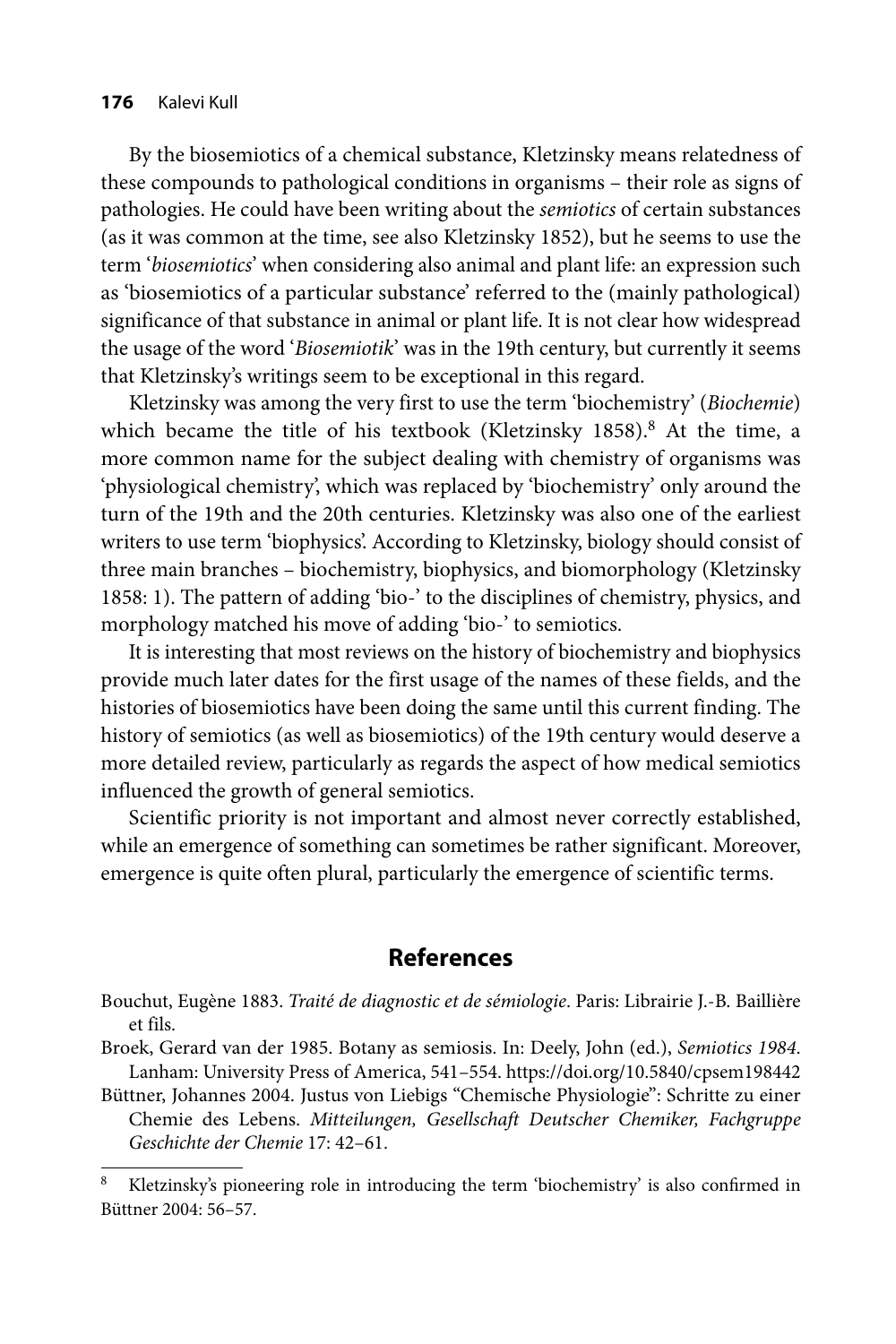- Eckart, Wolfgang U. 1998. Zeichenkonzeptionen in der Medizin vom 19. Jahrhundert bis zur Gegenwart. In: Posner, Roland; Robering, Klaus; Sebeok, Thomas A. (eds.), *Semiotics: A Handbook on the Sign-Theoretic Foundations of Nature and Culture*. Vol. 2. Berlin: Walter de Gruyter, 1694–1712. https://doi.org/10.1515/9783110156614.2.10.1694
- Eich, Wolfgang 1986. *Medizinische Semiotik (1750–1850): Ein Beitrag zur Geschichte des Zeichenbegriffs in der Medizin*. (Freiburger Forschungen zur Medizingeschichte NF 13.) Freiburg: Schulz.
- Emmeche, Claus; Hoffmeyer, Jesper 1991. From language to nature the semiotic metaphor in biology. *Semiotica* 84(1/2): 1–42. https://doi.org/10.1515/semi.1991.84.1-2.1
- Field, George 1839. *Outlines of Analogical Philosophy: Being a Primary View of the Principles, Relations and Purposes of Nature, Science, and Art*. London: Charles Tilt.
- Gruner, Christian Gottfried 1801. *Physiologische und Pathologische Zeichenlehre zum Gebrauche academischer Vorlesungen und als Repertorium für Praktiker*. (Dritte Aufl.) Jena: In der akademischen Buchhandlung.
- Haswell, Alex Elliot 1882. Vinzenz Kletzinsky. *Berichte der deutschen chemischen Gesellschaft* 15(2): 3310–3315.<https://doi.org/10.1002/cber.188201502320><sup>9</sup>
- Kletzinsky, Vincenz 1852. Zur Semiotik der phosphorsauren Salze des Harns. *Archiv für physiologische und pathologische Chemie und Mikroskopie mit besonderer Rücksicht auf medizinische Diagnostik und Therapie.* (Heller, Johann Florian, ed.) 5(7): 270–275.
- Kletzinsky, Vincenz 1855. Jatrochemische Briefe. XII. *Wiener Medizinische Wochenschrift* 5(36 [8. Sept.]): 571–576.
- Kletzinsky, Vincenz 1858. *Compendium der Biochemie*. Wien: Wilhelm Braumüller.
- Kohen-Raz, Reuven 1977. *Psychobiological Aspects of Cognitive Growth*. New York: Academic Press.
- Kull, Kalevi 1999. On the history of joining *bio* with *semio*: F. S. Rothschild and the biosemiotic rules. *Sign Systems Studies* [27: 128–138. https://doi.org/10.12697/](https://doi.org/10.12697/SSS.1999.27.06) SSS.1999.27.06
- Landré-Beauvais, Augustin Jacob 1818. *Séméiotique, ou Traité des signes des maladies*. (Troisième édition.) Paris: J. A. Brosson.
- Rothschild, Friedrich Salomon 1962. Laws of symbolic mediation in the dynamics of self and personality. *[Annals of New York Academy of Sciences](https://doi.org/10.1111/j.1749-6632.1962.tb50161.x)* 96: 774–784. https://doi. org/10.1111/j.1749-6632.1962.tb50161.x
- Rothschild, Friedrich Salomon 1963. Posture and psyche. In: Halpern, Lipman (ed.), *Problems of Dynamic Neurology: An International Volume: Studies on the Higher Functions of the Human Nervous System*. Jerusalem: The Department of Nervous Diseases of the Rothschild Hadassah University Hospital and the Hebrew University Hadassah Medical School, 475–509.
- Rothschild, Friedrich Salomon 1968. Concepts and methods of biosemiotic. *Scripta Hierosolymitana* 20: 163–194.
- Rothschild, Friedrich S. 1969. Biosemiotics: The logic of psychophysical evolution. In: *Research Report 1969: Medicine, Pharmacy, Dental Medicine.* Vol 2., 654ff.

<sup>9</sup> Haswell and some other authors use the spelling 'Vinzenz', but Kletzinsky himself writes 'Vincenz'.